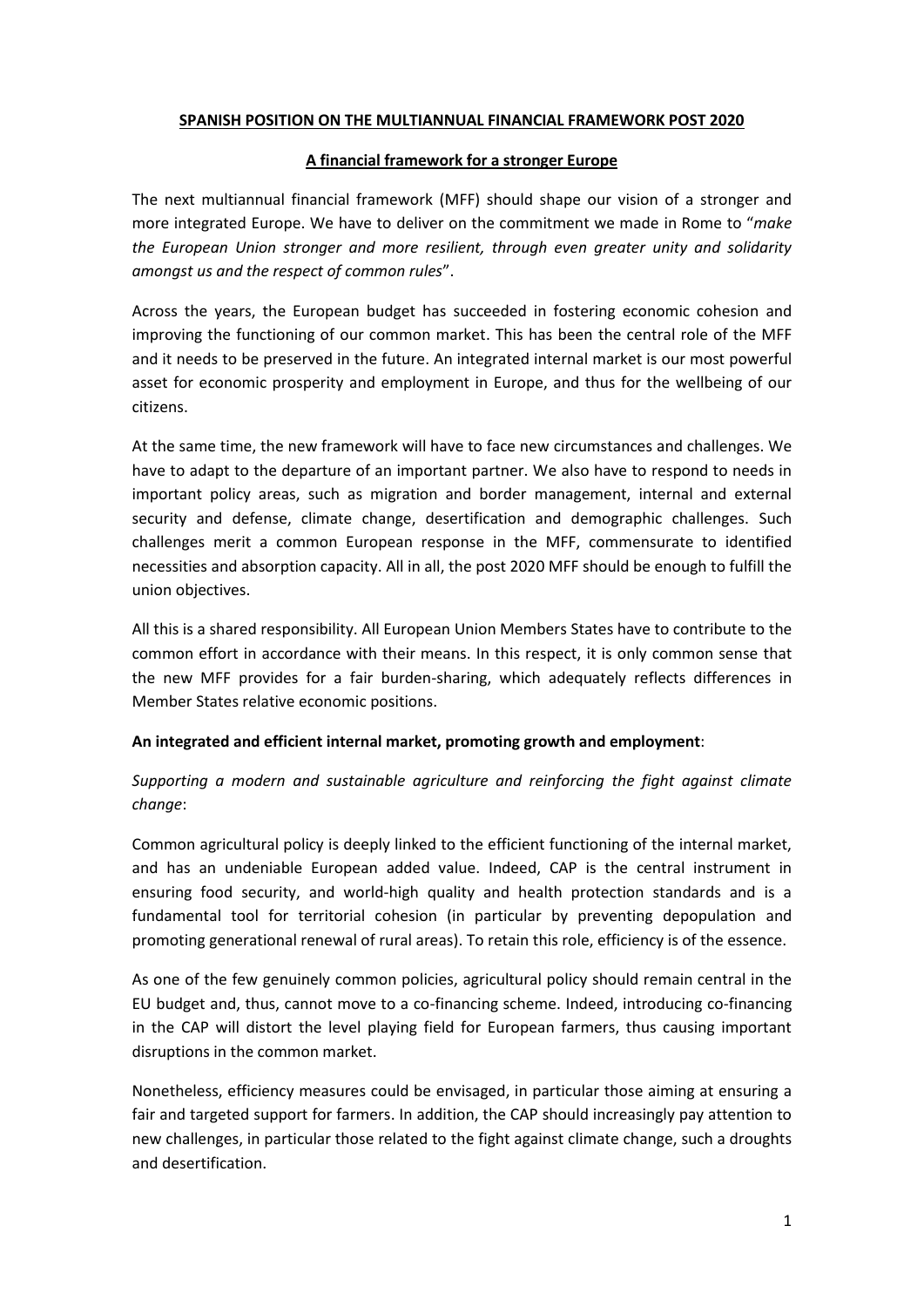## *Fostering economic cohesion for the good functioning of the internal market:*

Economic divergences among Member States affect the efficient functioning of the internal market and are a source of tensions for the European Union, including social tensions.

The MFF has traditionally played an important role in tacking this issue and this role should be preserved. This means that enough resources need to be devoted to this end; and such resources have to be spent in an efficient manner. To achieve this, two elements are of paramount importance:

- First, to ensure an allocation of resources that maximizes the impact of the cohesion policy. Structural variables hampering long term and potential growth have to have an important weight, such as unemployment (in particular youth unemployment) or demographic trends. Variables linked to challenges of European dimension should also be reflected, as for example issues related to the impact of climate change and desertification.
- Second, increasing efficiency in the execution of funds is closely related to the absorption capacity.

To fulfill these objectives, when allocating the funds in the post 2020 MFF, Spain suggests a two- tranche mechanism. A first tranche would ensure that a sufficient amount of funds is guaranteed to respond to those objectives considered essential; this tranche would need to be in accordance with absorption capacity. A second tranche would be allocated to countries/regions that demonstrate an extra absorption capacity and put in place specific convergence policies.

Cohesion policy is, par excellence, the instrument to channel the European investment and to promote convergence among territories. To achieve its long term goals, it is deemed necessary a stable financial scenario along successive programming periods. The Berlin method, despite its frictions, succeeded in establishing a stable mechanism.

#### *Other policies promoting growth and employment:*

Policies that foster the vertebration of the European territory remain of utmost importance. The Connecting Europe facility has played an important role in the integration of European infrastructures and should be granted an adequate level of financing. In particular, completion of the internal energy market requires investments in energy interconnections to reach European targets. This is essential for the efficient attainment of our objectives in the fight against climate change.

Investing in the future of Europe is equally important. Spain advocates for an increase in resources devoted to research and development (Horizon 2020), as well as to education (in particular quality vocational training and other actions such as the Erasmus program and other programs fostering youth mobility).